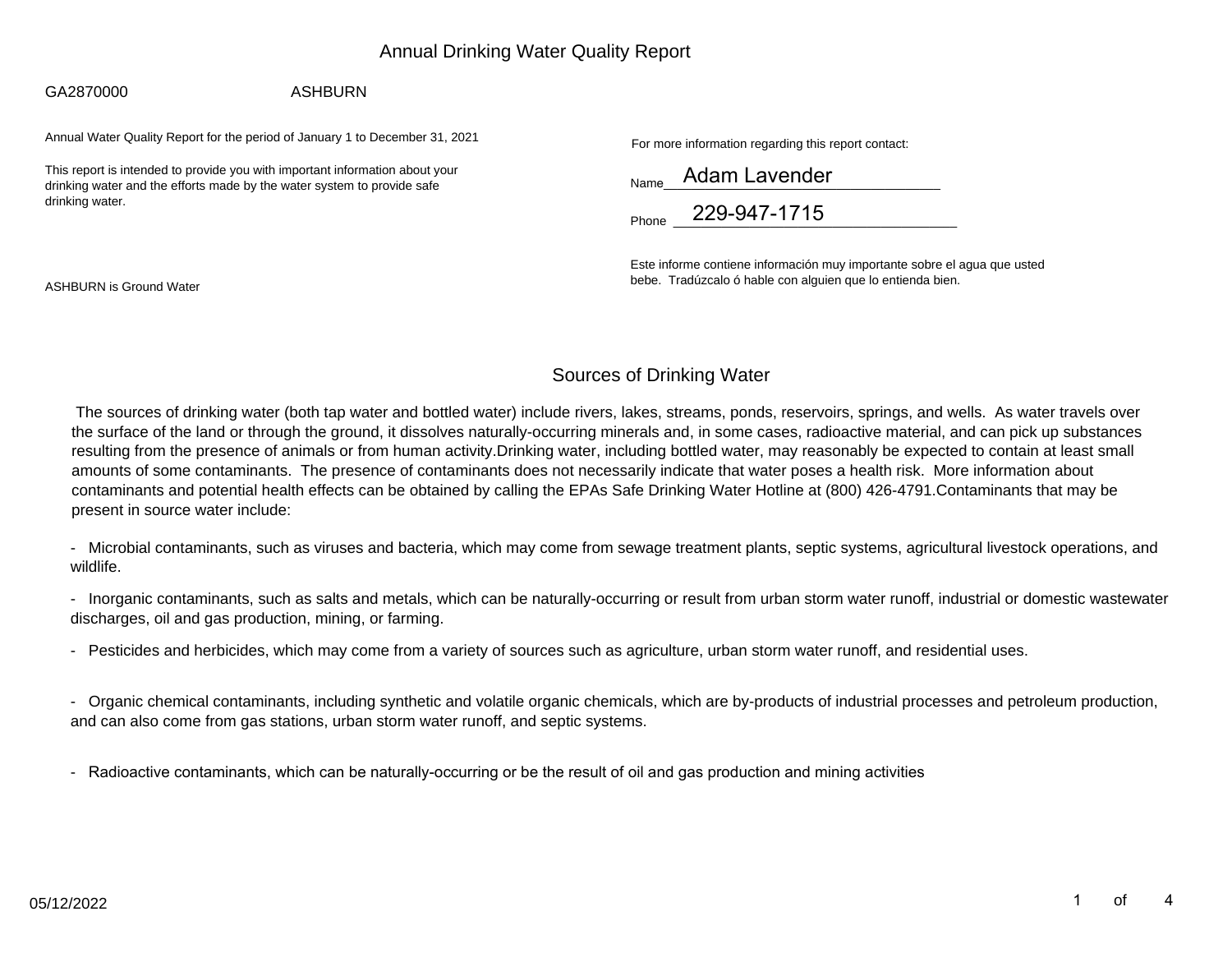In order to ensure that tap water is safe to drink, EPA prescribes regulations which limit the amount of certain contaminants in water provided by public water systems. FDA regulations establish limits for contaminants in bottled water which must provide the same protection for public health.Some people may be more vulnerable to contaminants in drinking water than the general population. Contaminants may be found in drinking water that may cause taste, color, or odor problems. These types of problems are not necessarily causes for health concerns. For more information on taste, odor, or color of drinking water, please contact the system's business office. Immuno-compromised persons such as persons with cancer undergoing chemotherapy, persons who have undergone organ transplants, people with HIV/AIDS or other immune system disorders, some elderly and infants can be particularly at risk from infections. These people should seek advice about drinking water from their health care providers. EPA/CDC guidelines on appropriate means to lessen the risk of infection by Cryptosporidium and other microbial contaminants are available from the Safe Drinking Water Hotline (800-426-4791).If present, elevated levels of lead can cause serious health problems, especially for pregnant women and young children. Lead in drinking water is primarily from materials and components associated with service lines and home plumbing. We cannot control the variety of materials used in plumbing components. When your water has been sitting for several hours, you can minimize the potential for lead exposure by flushing your tap for 30 seconds to 2 minutes before using water for drinking or cooking. If you are concerned about lead in your water, you may wish to have your water tested. Information on lead in drinking water, testing methods, and steps you can take to minimize exposure is available from the Safe Drinking Water Hotline or at http://www.epa.gov/safewater/lead.If present, elevated levels of lead can cause serious health problems, especially for pregnant women and young children. Lead in drinking water is primarily from materials and components associated with service lines and home plumbing. We are responsible for providing high quality drinking water, but we cannot control the variety of materials used in plumbing components. When your water has been sitting for several hours, you can minimize the potential for lead exposure by flushing your tap for 30 seconds to 2 minutes before using water for drinking or cooking. If you are concerned about lead in your water, you may wish to have your water tested. Information on lead in drinking water, testing methods, and steps you can take to minimize exposure is available from the Safe Drinking Water Hotline or at http://www.epa.gov/safewater/lead.

#### Source Water Information

| SWA = Source Water Assessment   | Type of Water | <b>Report Status</b> | Location |
|---------------------------------|---------------|----------------------|----------|
| Source Water Name               |               |                      |          |
| HIGHWAY 112 WELL NO. 5          | GW            | In-Service           |          |
| HILL AVE/NORTH ST. WELL         | GW            | In-Service           |          |
| INDUSTRIAL RD-MANHATTAN WELL #1 | GW            | In-Service           |          |
| S GORDON ST-PATE WELL #2        | GW            | In-Service           |          |
|                                 |               |                      |          |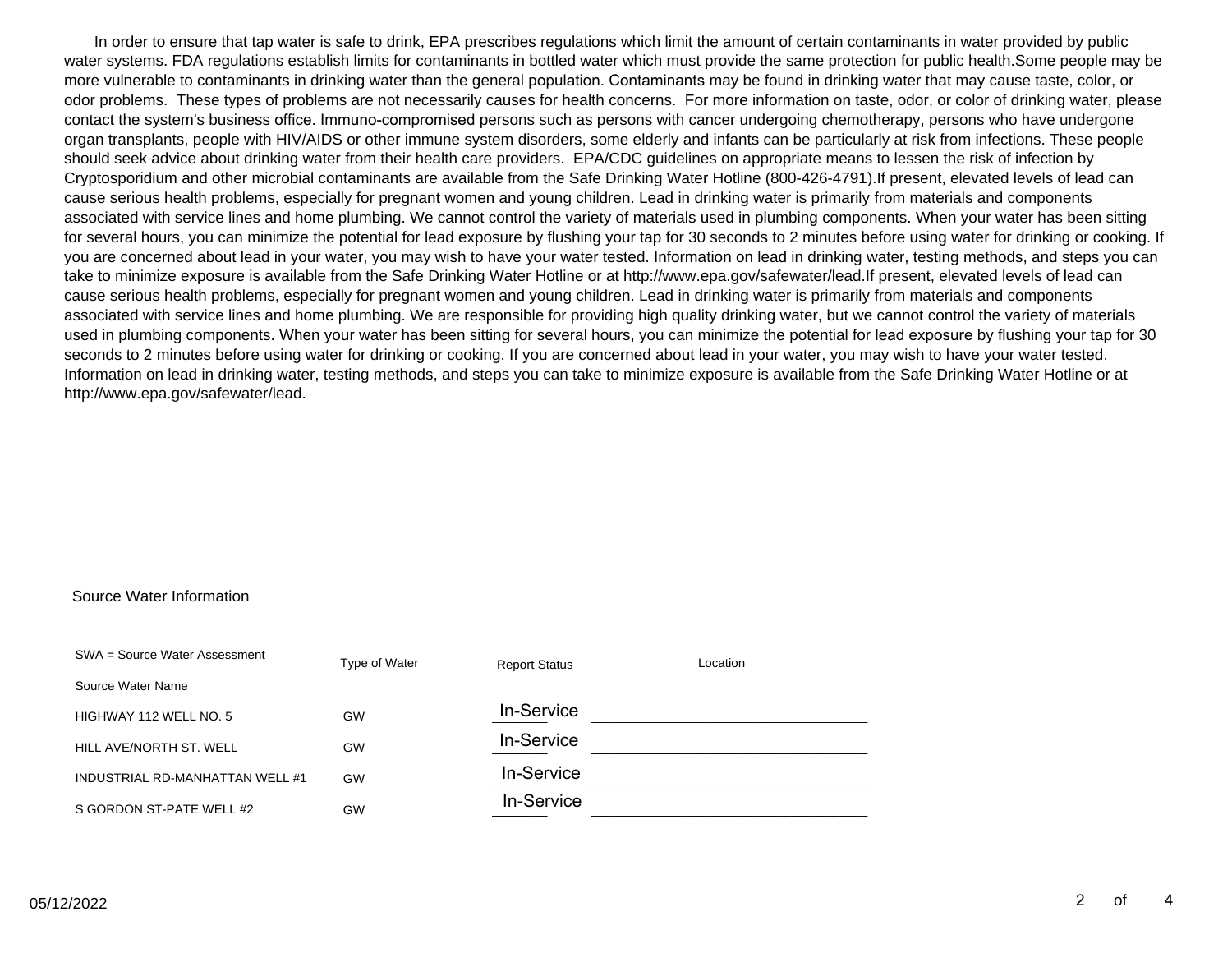## Coliform Bacteria

| <b>Maximum Contaminant</b><br><b>Level Goal</b> | <b>Total Coliform</b><br>Maximum<br><b>Contaminant Level</b> | Highest No. of<br><b>Positive</b> | Fecal Coliform or E. Coli<br><b>Maximum Contaminant</b><br>Level | Total No. of Positive E.<br><b>Coli or Fecal Coliform</b><br>Samples | <b>Violation</b> | <b>Likely Source of Contamination</b> |
|-------------------------------------------------|--------------------------------------------------------------|-----------------------------------|------------------------------------------------------------------|----------------------------------------------------------------------|------------------|---------------------------------------|
| υ                                               | positive monthly<br>sample.                                  |                                   |                                                                  |                                                                      |                  | Naturally present in the environment. |

### Lead and Copper

Definitions:

Action Level Goal (ALG): The level of a contaminant in drinking water below which there is no known or expected risk to health. ALGs allow for a margin of safety. Action Level: The concentration of a contaminant which, if exceeded, triggers treatment or other requirements which a water system must follow.

| <b>Lead and Copper</b> | Date Sampled | <b>MCLG</b> | Action Level (AL) |       | 90th Percentile   # Sites Over AL | Units | Violation | <b>Likely Source of Contamination</b>                                                                         |
|------------------------|--------------|-------------|-------------------|-------|-----------------------------------|-------|-----------|---------------------------------------------------------------------------------------------------------------|
| Copper                 | 07/30/2019   | 1.3         | 1.3               | 0.053 |                                   | ppm   | N         | Erosion of natural deposits; Leaching from<br>wood preservatives; Corrosion of household<br>plumbing systems. |
| Lead                   | 07/30/2019   |             | 15                | 1.5   |                                   | ppb   | N         | Corrosion of household plumbing systems;<br>Erosion of natural deposits.                                      |

## Water Quality Test Results

| Definitions:                            | The following tables contain scientific terms and measures, some of which may require explanation.                                                                                                                                                                      |
|-----------------------------------------|-------------------------------------------------------------------------------------------------------------------------------------------------------------------------------------------------------------------------------------------------------------------------|
| Avg:                                    | Regulatory compliance with some MCLs are based on running annual average of monthly samples.                                                                                                                                                                            |
| Maximum Contaminant Level or MCL:       | The highest level of a contaminant that is allowed in drinking water. MCLs are set as close to the MCLGs as feasible using the best available treatment<br>technology.                                                                                                  |
| Level 1 Assessment:                     | A Level 1 assessment is a study of the water system to identify potential problems and determine (if possible) why total coliform bacteria have been<br>found in our water system.                                                                                      |
| Maximum Contaminant Level Goal or MCLG: | The level of a contaminant in drinking water below which there is no known or expected risk to health. MCLGs allow for a margin of safet                                                                                                                                |
| Level 2 Assessment:                     | A Level 2 assessment is a very detailed study of the water system to identify potential problems and determine (if possible) why an E. coli MCL violation<br>has occurred and/or why total coliform bacteria have been found in our water system on multiple occasions. |